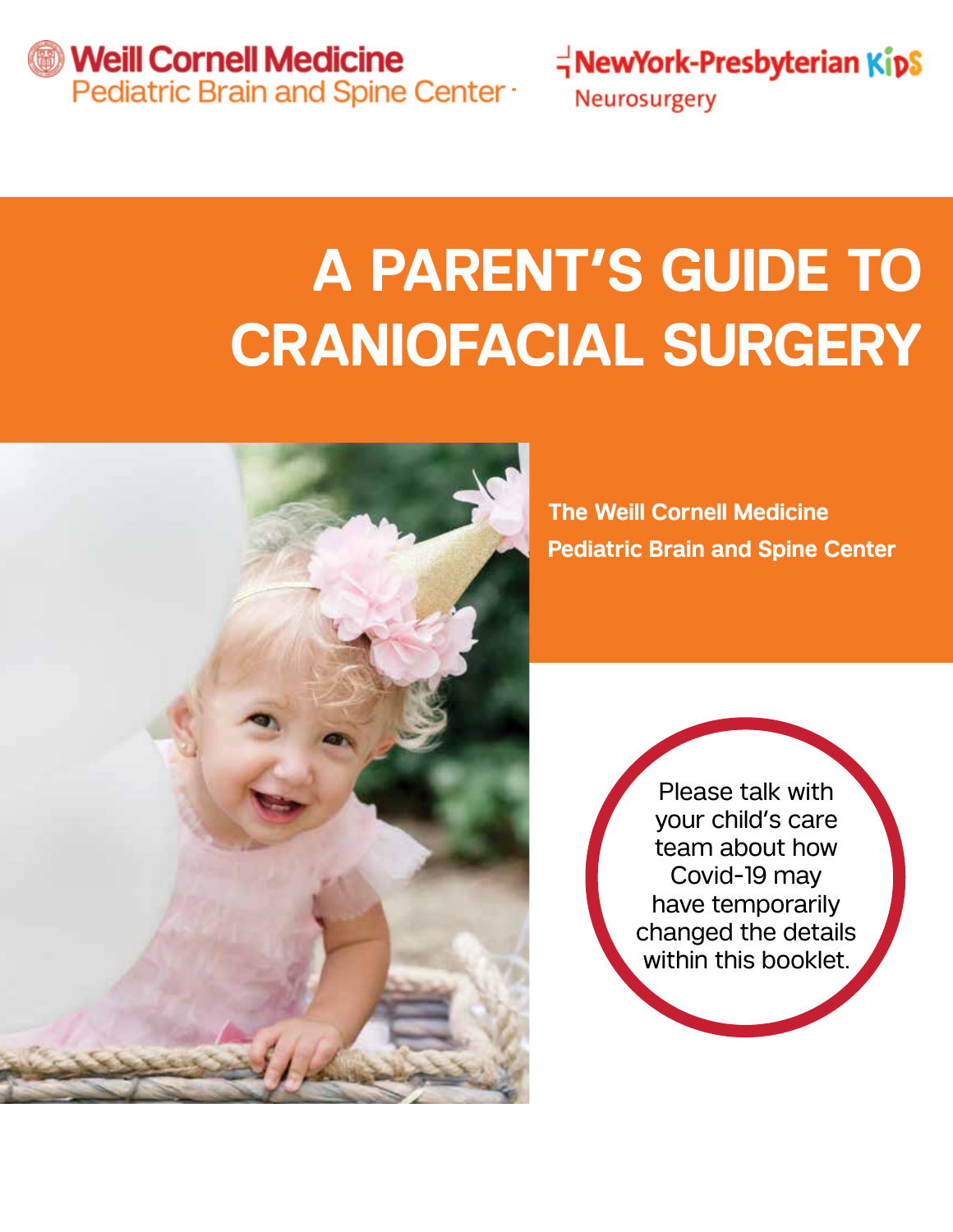| Your Craniofacial Surgical Team<br><b>Craniofacial Clinical Coordinator</b> |
|-----------------------------------------------------------------------------|
| How to Reach Us                                                             |
| Our Offices                                                                 |
|                                                                             |
| Before the Surgery                                                          |
| <b>About Blood Tests</b>                                                    |
| Pre-operative Ophthalmologic Evaluation                                     |
| Skin and Hair Preparation<br><b>Additional Instructions</b>                 |
| Child Life                                                                  |
| Your Responsibilities                                                       |
| <b>Blood Donation</b>                                                       |
| Pre-operative Phone Call                                                    |
|                                                                             |
| What to Bring to the Hospital                                               |
| Arriving and Checking In                                                    |
| After You Check In                                                          |
| <b>Medical Consent</b>                                                      |
|                                                                             |
| The Surgery                                                                 |
| The Waiting Room                                                            |
| After the Surgery<br>In the PICU                                            |
| <b>Vital Signs</b>                                                          |
|                                                                             |
|                                                                             |
| Your Child's Recovery                                                       |
| Stitches, Dressings, and Bandages                                           |
| The Incision<br>Swelling                                                    |
| Diet and Digestion                                                          |
| <b>About Pain</b>                                                           |
| Discharge From the Hospital                                                 |
| At Home                                                                     |
| Shampoo                                                                     |
| Following Up                                                                |
|                                                                             |
| <b>Surgery for Craniosynostosis</b>                                         |
| <b>Endoscopic Surgery</b>                                                   |
| <b>Open Surgical Procedures</b>                                             |
|                                                                             |
| Pre-Operative Helmet Evaluation                                             |
| <b>Helmet Introduction</b>                                                  |
| Decorating the Helmet                                                       |
|                                                                             |
|                                                                             |
| Friends of the Weill Cornell Craniofacial Team                              |
| Advances in Science                                                         |
| <b>Hotels and Temporary Housing</b>                                         |
| Parking                                                                     |
| Places to Eat at NYP                                                        |
|                                                                             |

Cover photo of Kennedy McConnell courtesy of Heather McConnell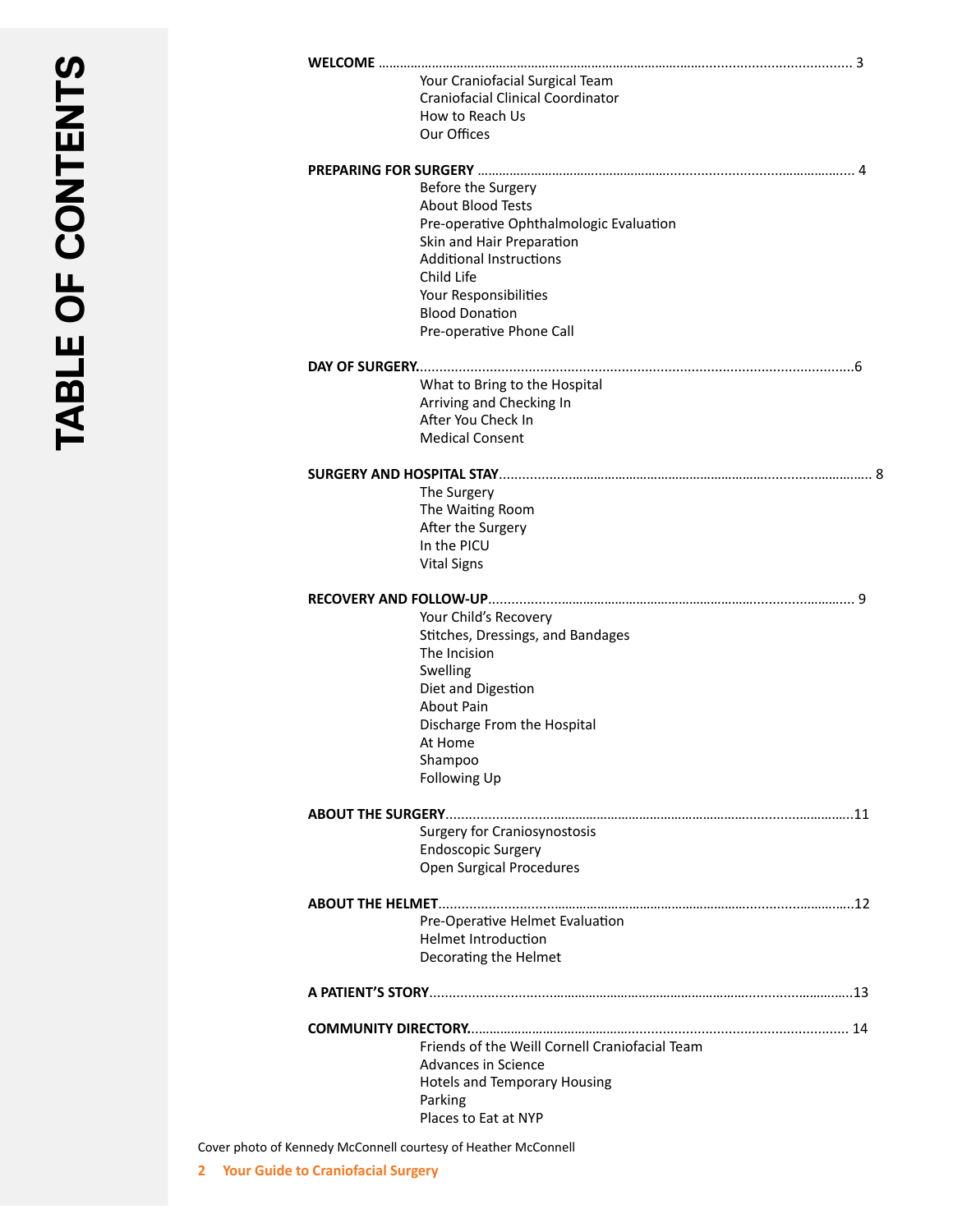## **We Are Here for You**

 $\Box$   $\Box$  e understand that a child's surgery is a significant event for you, and our team wants to help your family through the process. In this guide, you will find information about what to expect before, during, and after your child's procedure. While your child is under the care of the craniofacial team at the Komansky Children's Hospital, the doctors, nurses, and staff will be here to support you before, during, and after your child's procedure. Please ask us questions at any time.

# **Your Craniofacial Surgical Team**



**Caitlin Hoffman, MD** Neurosurgeon Co-Director, Craniofacial Program Weill Cornell Medicine and NewYork-Presbyterian



**Mark M. Souweidane, MD** Neurosurgeon

Vice Chairman, Department of Neurological Surgery Professor, Department of Neurological Surgery and Pediatrics Director of Pediatric Neurosurgery Weill Cornell Medicine and NewYork-Presbyterian



**Thomas A. Imahiyerobo, MD** Plastic Surgeon Co-Director, Craniofacial Program NewYork-Presbyterian/ Columbia University

# **How to Reach Us**

Office Phone: 212-746-2363 Office Fax: 646-962-0118 Surgical Paperwork Fax: 646-962-0117

For questions related to insurance approval and authorization, please contact the surgical coordinator at 646-962-3774.



**Dr. Jeffrey Ascherman, MD** Plastic Surgeon NewYork-Presbyterian/ Columbia University



**Michelle M. Buontempo, MSN, RN, CCRN, CPNP**

Craniofacial Clinical Coordinator Weill Cornell Medicine and NewYork-Presbyterian

# **Our Offices**

**MANHATTAN** 1305 York Avenue, New York, NY 10021 161 Fort Washington Ave, New York, NY 10032

**BROOKLYN** 263 Seventh Avenue, Brooklyn, NY 11358

**QUEENS** 198-15 Horace Harding Expressway Fresh Meadows, NY 11365

**WESTCHESTER** 1 Pondfield Road, Bronxville, NY 10708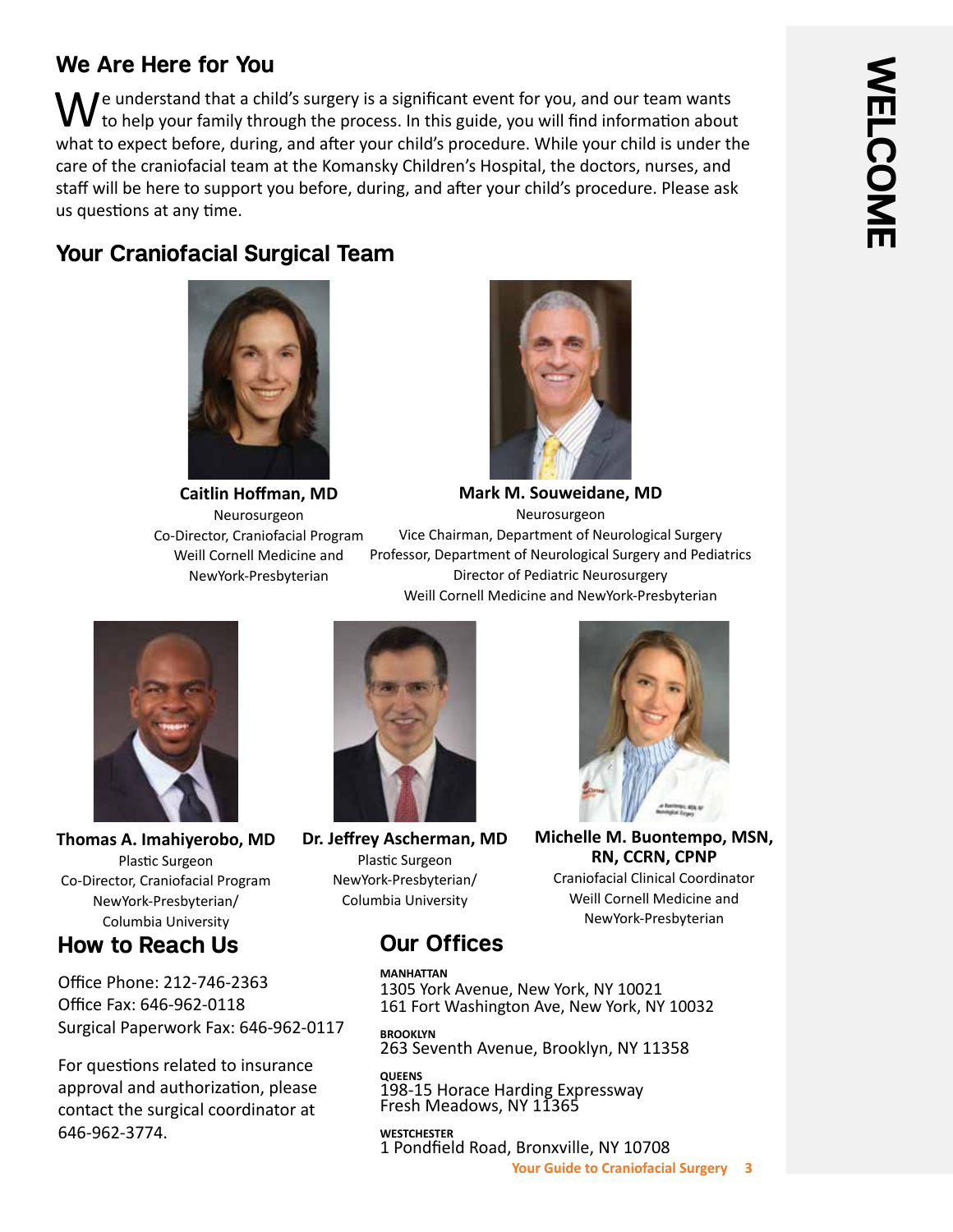# **Before the Surgery**

 $\bigcap$  rior to surgery you will have a surgical planning visit with the craniofacial team to go over the details of your child's procedure, review the consent forms for research and surgery, and schedule your child's lab work if needed.

Pre-operative forms are emailed to you prior to the procedure. Handouts include health history and anesthesia PPST. You will receive a call the night before surgery for arrival time and feeding.

- A Health History and Physical Examination form—this will be completed by your child's pediatrician and sent back to the surgical coordinator (fax: 646-964-0117).
- An Anesthesia Questionnaire—this form is also emailed and completed by the parent and faxed.

#### **About Blood Tests**

Blood work is done on a case-by-case basis and will be discussed with you prior to ordering blood work or lab work. If necessary, appointments will be scheduled in advance for your child's blood draw at the pre-operative services unit at:

NewYork-Presbyterian David H. Koch Center (DHK)

1283 York Avenue, 9th floor New York, NY 10065

The building is accessible from York Avenue and driveways on East  $68<sup>th</sup>$  and  $69<sup>th</sup>$  Street.

There will be a Patient Ambassador to greet you at DHK and guide you through the building. Your Ambassador will provide you with a personalized identification "smartband." You will not be able to move through the building without this band. You may also register at the self-serve kiosks in the lobby. Please visit

**nyp.org/locations/david-h-koch-center** 

to learn more about the building.

## **Pre-Operative Ophthalmologic Evaluation**

We may refer your child to an ophthalmologist to obtain a baseline exam around the surgery date. Some children with craniosynostosis are at risk for increased brain pressure, which can be screened for with a dilated eye exam.

## **Skin and Hair Preparation**

Your child's hair will be shaved where the

surgical procedure will take place. To help lower the risk of infection, please wash your child's hair with Aveeno Unscented Baby Shampoo the night before surgery. Do not add any lotion, oil, or creams to your child's hair.

## **Additional Instructions**

We may provide additional instructions about how to prepare for surgery, based on the type of procedure being performed. Your child may need to wear a helmet after surgery. See "About the Helmet" on page 12.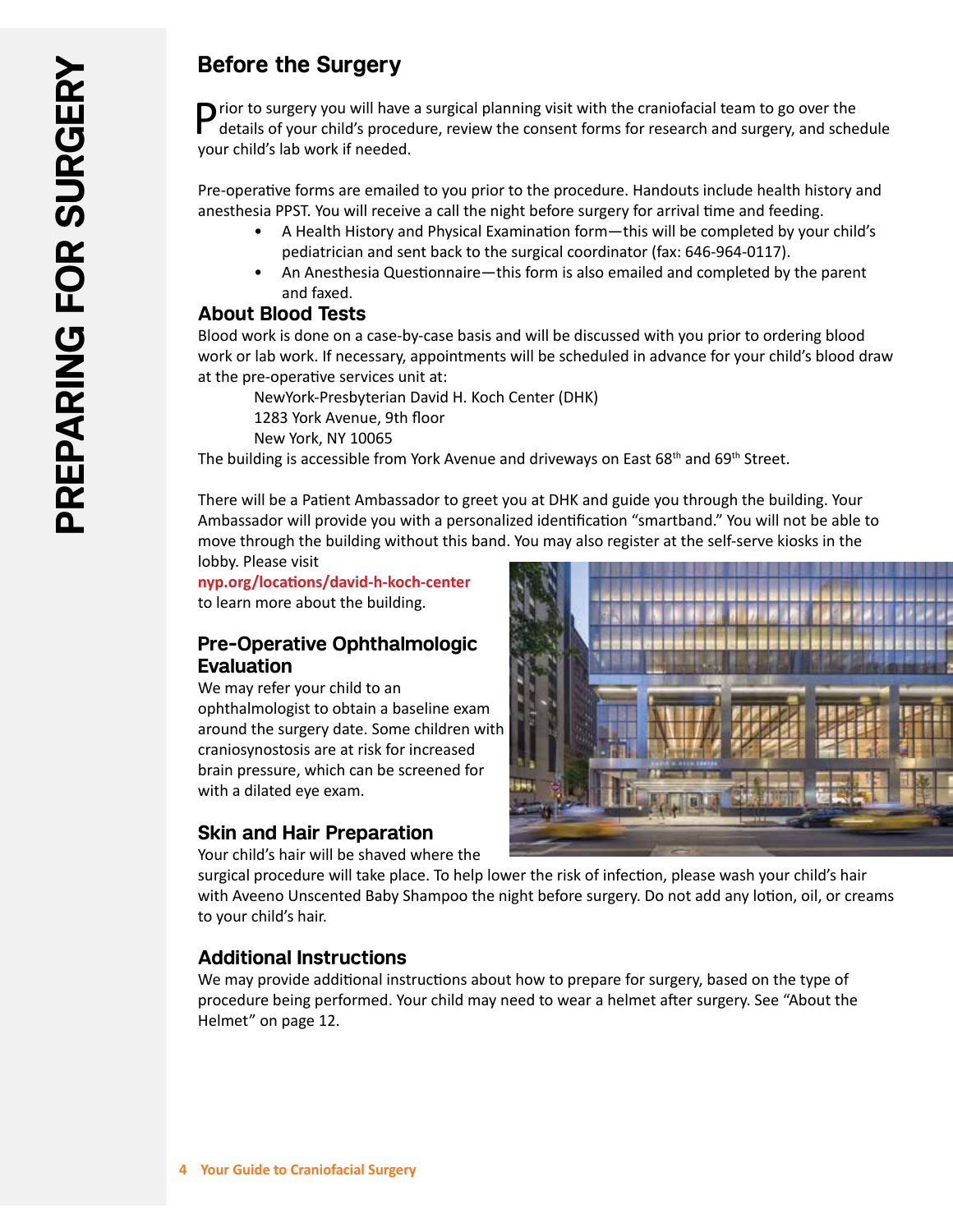## **Child Life**

The Komansky Children's Hospital has dedicated Child Life therapists, pet therapists, and social workers who can offer additional support during your child's surgical experience. Please inform the team if you feel your child—either the patient or a sibling of the patient—would benefit from meeting with a Child Life therapist in advance of surgery. Pre-operative tours are also offered. To arrange an in-person pre-operative tour, please call (212) 746-9970.

For a helpful video about Child Life and preparing your child for surgery, visit nyp.org/komansky

#### **Your Responsibilities**

- A letter for the upcoming surgery is included in your surgical forms packet sent via email.
- Insurance is pre-authorized by the office. All FMLA forms will be processed after the first post operative appointment if needed as per policy.

## **Blood Donation**

Some children may need a blood transfusion during surgery. Blood comes directly from the New York Blood Center, one of the largest independent, community-based, nonprofit blood centers in the world. The NYBC provides blood products to nearly 200 hospitals in New York, New Jersey, and surrounding states.

Families may choose to have blood donated directly to their child from a parent or close family member. **It is important to know that parents are not necessarily a match for their child and the blood may not be able to be used during surgery. The process of direct donation must be started approximately four weeks before surgery. This requires multiple visits to the hospital location where the surgery is scheduled.**

If you choose to pursue direct blood donation, please inform the craniofacial team as well as the NewYork-Presbyterian Blood Bank at 212-746-4440 (ask for Gail or Novolette). The parent/donor must undergo a blood screening test for a virus and antibodies that can be found in blood, as well as for blood type. You must know your child's blood type and your child may need an additional blood draw. Once screening has occurred, the donor will go to a blood donation center to donate, at least one week in advance of surgery. If the blood is not used during surgery, it will be discarded. Please inquire early if you wish to explore this option.

## **Pre-Operative Phone Call**

The business day before the surgery, you will receive a pre-operative phone call confirming your arrival time and location. You will be given instructions about when to stop feeding your child prior to surgery.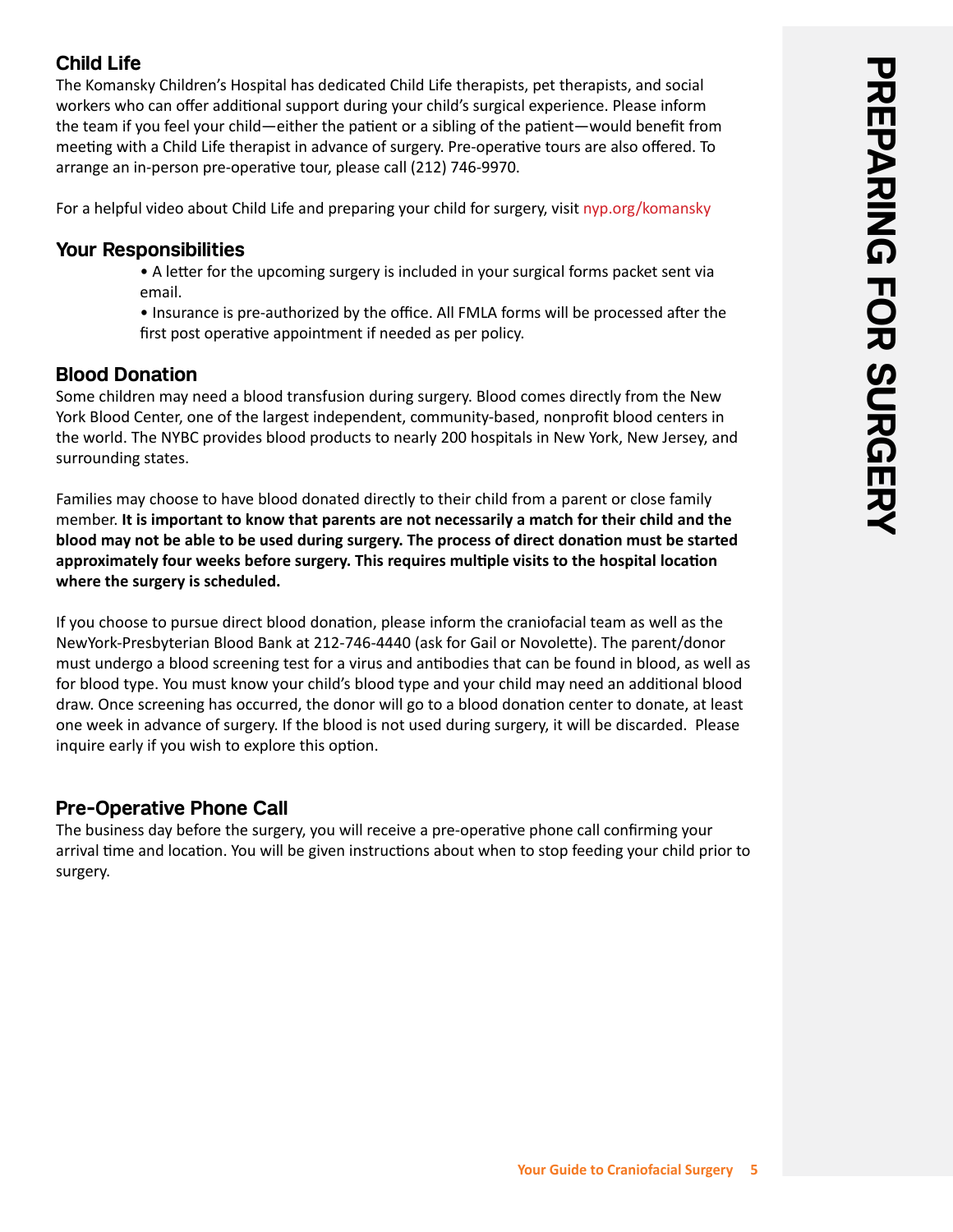- $\vee$  Reading materials
- $\vee$  Phone charger
- **v** Photo ID
- $\vee$  Insurance card

 $\vee$  Your child will be in a hospital gown for the majority of the hospital stay. Bring a pair of comfortable pajamas that zip/snap up the front for when your child is discharged and the first few days after surgery. You will want to avoid stretching clothing over your child's head.

You do not need to bring medications to the hospital unless they are highly specialized. If you are unsure, please contact the craniofacial team.

The hospital is breastfeeding friendly. They can provide a pump and appropriate storage during your stay.

#### **Do NOT Bring:**

- $\vee$  Valuables
- $\vee$  Electrical devices (such as hairdryers and heating pads)

 $\vee$  Linens. There is a pull-out couch at the bedside of each bed in the Pediatric Intensive Care Unit (PICU), and parents can remain with their child for the duration of their hospitalization. Linens are provided.

Note that parents can stay in the PICU 24 hours a day during their child's hospital stay. Young siblings or other young family members should not visit the PICU. Other friends and family members should be limited to two visitors at the bedside. Some families reserve a nearby hotel room for the duration of their child's hospitalization. For a list of nearby hotels, see page 15.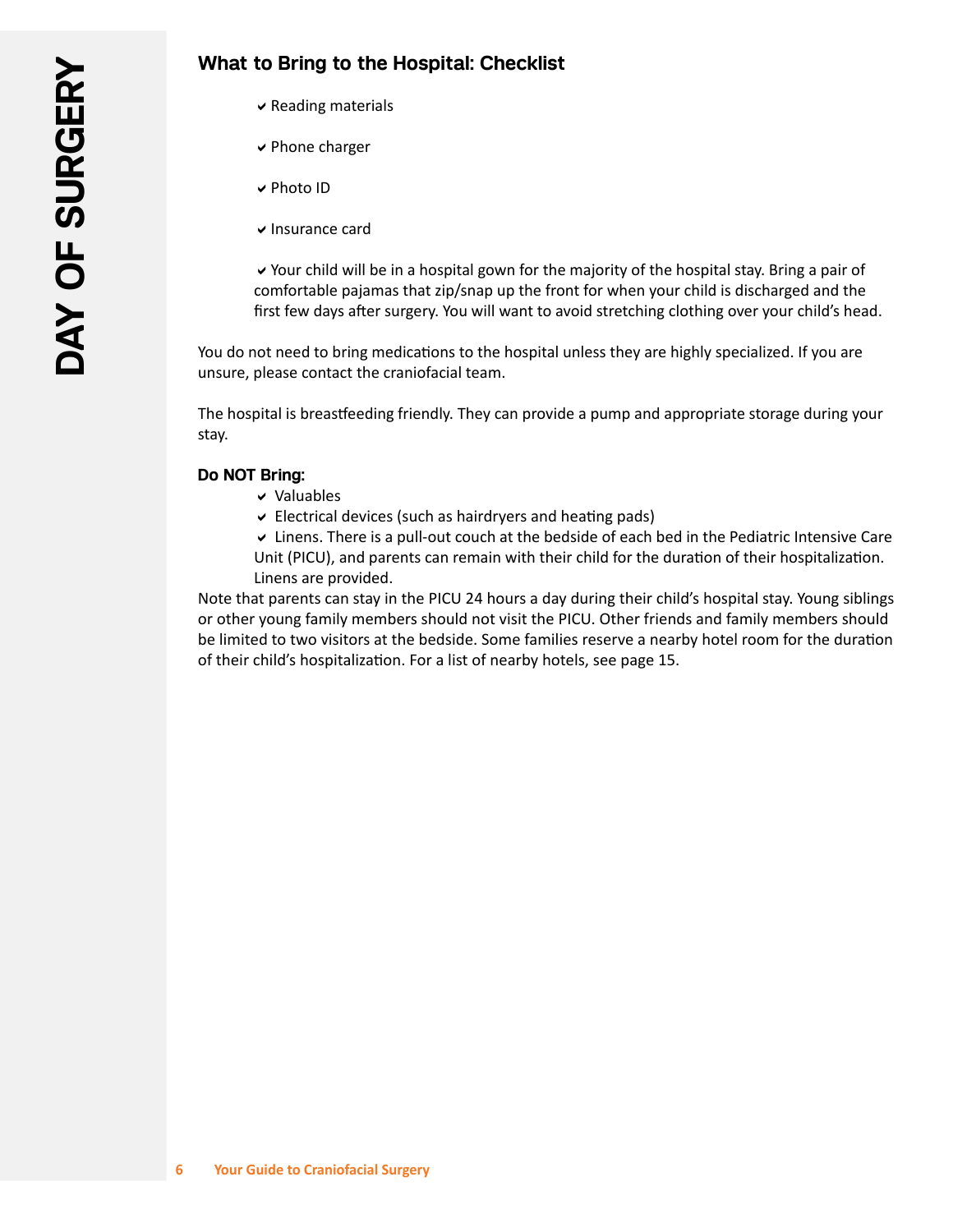## **Arriving and Checking In**

You must arrive at NewYork-Presbyterian/Weill Cornell Medical Center approximately 90 minutes prior to your child's scheduled surgery. During your pre-operative phone call, you will receive your arrival time. The entrance is at 525 East 68th Street (east of York Avenue), New York, NY 10065. (For information about parking, see page 15.)

Please note: The surgery time is approximate. If your surgery is delayed, you will be informed.

When you reach the hospital, please enter through the main entrance on East 68th Street, where

you will go through security screening. After the screening, walk toward the information desk and make a right, then follow GREEN SIGNS toward the Greenberg Pavilion. Take the elevator to the third floor and follow signs to the pre-operative services area.

Please do not update your child's name on the day of surgery by adding a middle name, initial, or suffix/prefix. It will delay your child's procedure. Please check your child's name and date of birth in advance on the chart and wristband for accuracy.

#### **Check in on the third floor of the Greenberg Pavilion, 3 West.**

#### **After You Check In**

When you arrive in the pre-operative area, the perianesthesia staff will greet you. Your child will be weighed and have his or her temperature taken, then will be changed into a hospital gown.

At this time, a Child Life specialist can offer toys, crafts, or movies to help children scheduled for surgery feel more at ease.

## **Medical Consent**

A parent or legal guardian must be available on the day of surgery to discuss the surgical consent. You will be asked to sign the surgical consent form when you arrive. If you need a translator, please ask. Read it carefully. Make sure everything on the form is correct. It should include:

- The patient's name
- The type of surgery being performed

The form also verifies that you have:

- Talked to the team about the risks and benefits of surgery, and have had your questions answered
- Agreed to the surgery
- Agreed to the possibility of a blood transfusion when medically necessary

If you don't understand something on the form, or if you have questions about the surgery, ask to speak with a health care provider before you sign the forms. You have the right to an interpreter at all times if necessary.



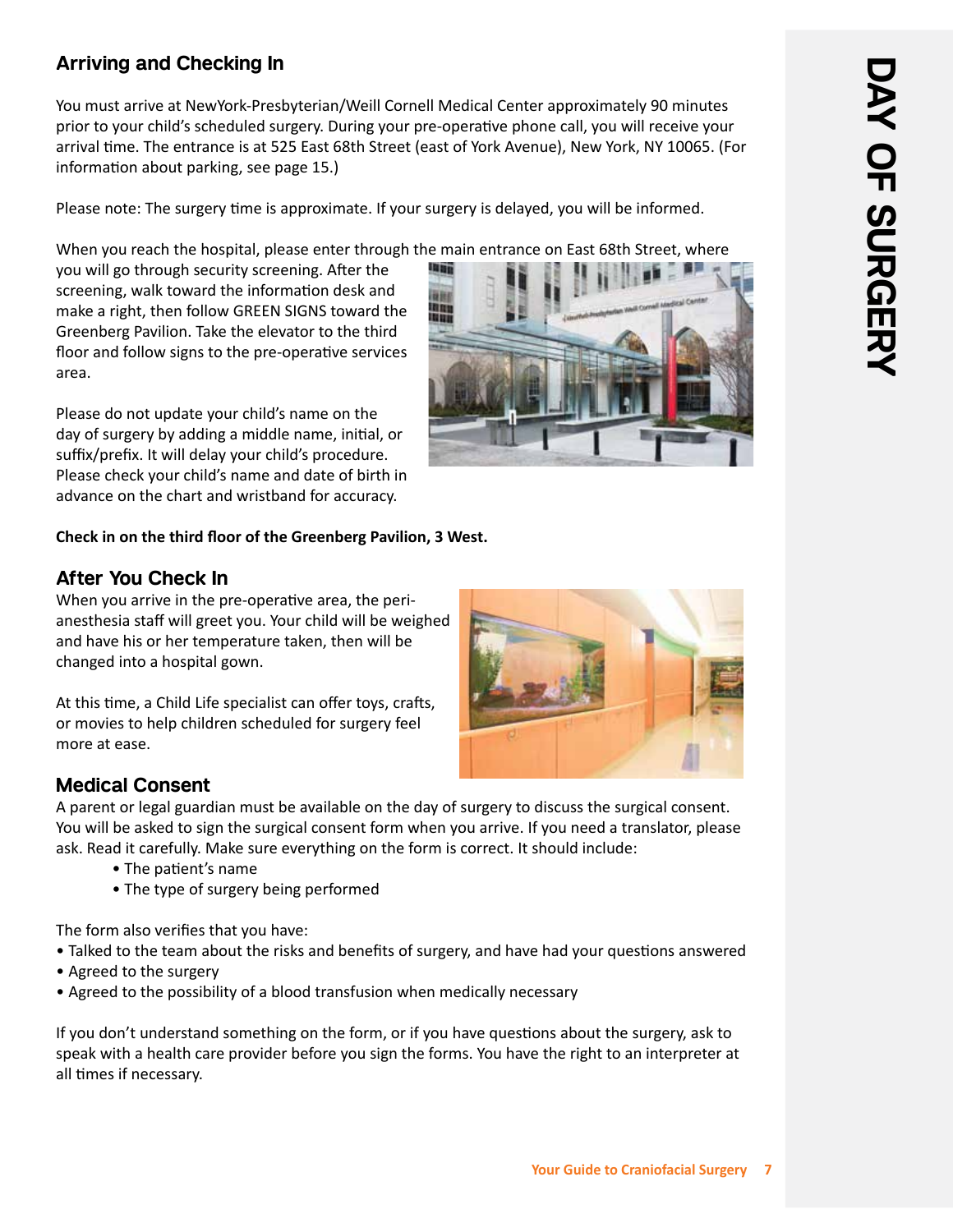## **The Surgery**

 $\sqrt{\phantom{a}}$  hen the procedure is ready to begin, you will accompany your child to the operating room. The anesthesiologist will put your child to sleep using inhaled anesthesia, and then an IV line will be placed. After the patient is asleep, family members go to the surgery waiting area down the hall from the operating room. Shortly after that, your child will have a breathing tube placed. Throughout the surgery, we monitor the patient's anesthesia along with breathing rates and other vital signs.

During the procedure, your child will receive anesthesia, fluids, pain medication, and possibly blood products.

## **The Waiting Room**

Once the surgery begins, family members and caregivers may wait in our surgery waiting room on the third floor. At least one adult MUST remain in the surgery waiting area or close by throughout the surgery in case we need to communicate with you during the procedure. You will receive updates during surgery when necessary.



## **After the Surgery**

Shortly after surgery is complete, your doctor will meet with family members and caregivers to discuss the procedure and how your child is doing.

Your child will be moved from the operating room to the Pediatric Intensive Care Unit (PICU), where any post-operative needs are addressed by a dedicated and specialized team.

## **In the PICU**

After the surgery, expect to see your child connected to a machine that monitors breathing, pulse, and blood pressure. Your child will have an IV tube and a head dressing in place. The IV is used during and after surgery to administer fluids and medications. Once the child is drinking well after surgery and taking pain medications by mouth, the IV is removed.

## **Vital Signs**

After surgery, we closely monitor your child's blood pressure, pulse, temperature, and breathing. A nurse will be in the room to check your child and respond to any changes in vital signs.



Parents can stay in the PICU 24 hours a day during their child's hospital stay. Other visitors should be limited to two visitors at a time. No children under 6 years old may visit the PICU.

**If your child is in pain, is hungry, or needs anything after surgery, please ask your bedside nurse. Your bedside nurse and the PICU team are available to assist you and your child with your needs.**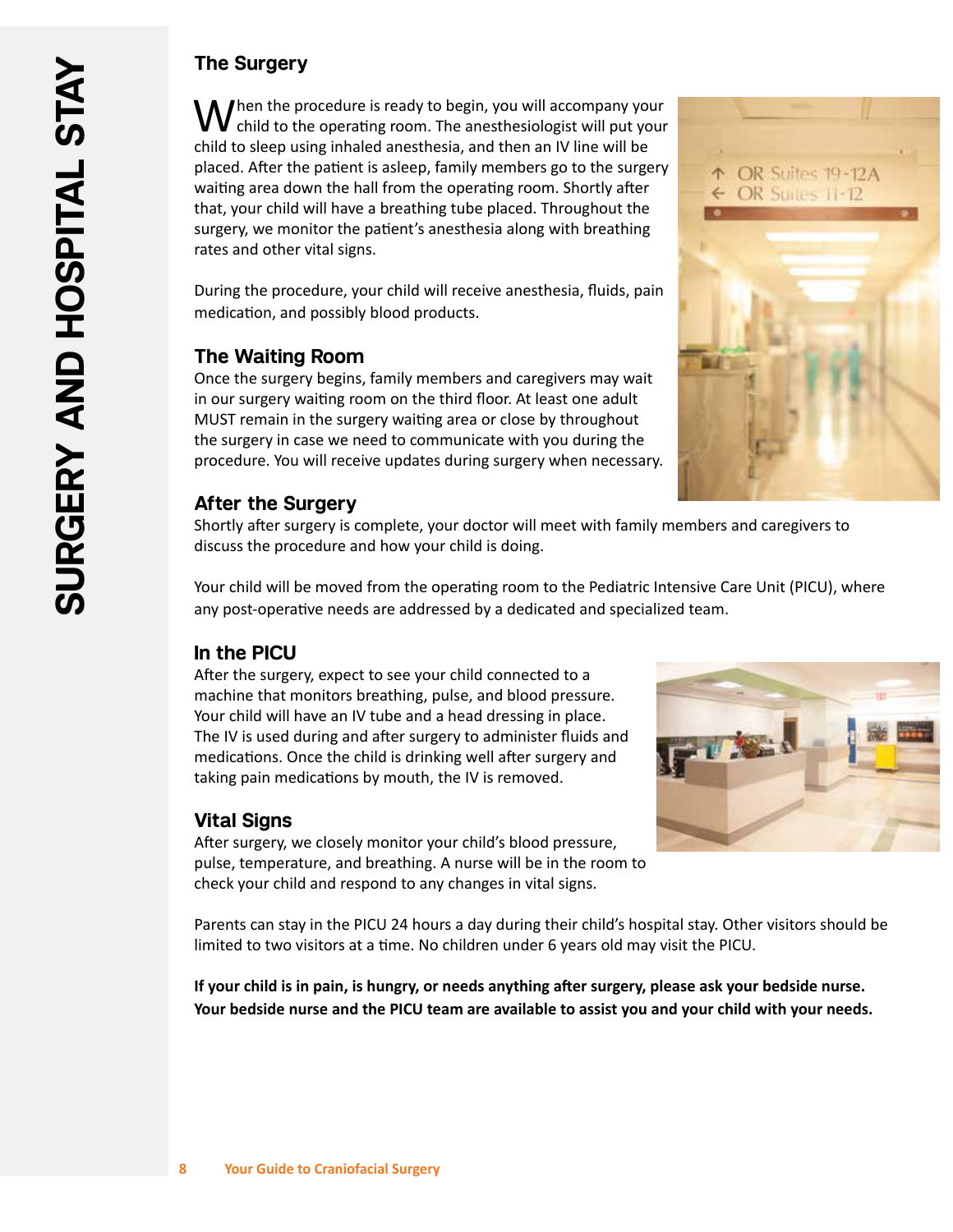## **Your Child's Recovery**

Your child's recovery begins immediately after surgery is complete and continues over the days that follow.

## **Stitches, Dressings, and Bandages**

Whenever appropriate, we will use dissolvable sutures to close the incision. We will inform you if there are sutures that need to be removed. A head wrap will be in place over the incision to help with swelling after surgery. The head wrap will be removed a day after surgery, or right before discharge.

## **The Incision**

The appearance of the incision depends on the type of surgery your child had.



**Endoscopic:** Your child will have a 3 to 4 cm incision (about an inch and a half) over their affected suture. Incisions are closed during surgery with dissolvable stitches.



**Cranial Vault Reconstruction:** Your child will have a zig-zag incision from ear to ear. Incisions are closed during surgery with dissolvable stitches. The incision is designed to blend in once your child's hair grows back over the incision line.

## **Swelling**

Swelling is a normal part of surgery. Your child may have significant swelling of the face and over the eyes after surgery. Your child's eyes may swell shut temporarily. Swelling is usually worst on the second day after surgery. Sitting upright, walking around (if appropriate), and time will help swelling improve. Mild swelling may persist for weeks after the surgery and is part of the expected post-operative recovery.

## **Diet and Digestion**

**Starting to Eat:** After surgery, children can resume their regular diet once they are awake





**Before After Photos courtesy of Kate Fullerton**

and showing signs of hunger. Patients may start with water, ice chips, or Pedialyte to make sure they can tolerate eating after their procedure. Most children can breastfeed once they show signs of hunger. If you plan to bring or pump breast milk at the time of your hospital stay, ask your bedside nurse about proper labeling and storage.

**Bladder and Bowel Activity:** Bladder and bowel needs depend on the type of surgery performed. For surgeries lasting more than two or three hours, a foley catheter (a tube inserted into the bladder) may be placed to help your child drain urine during surgery. The use of some pain medicines and/or the low levels of physical activity after surgery can cause some constipation. If constipation becomes a problem, your medical team will be available to respond to and treat these needs appropriately.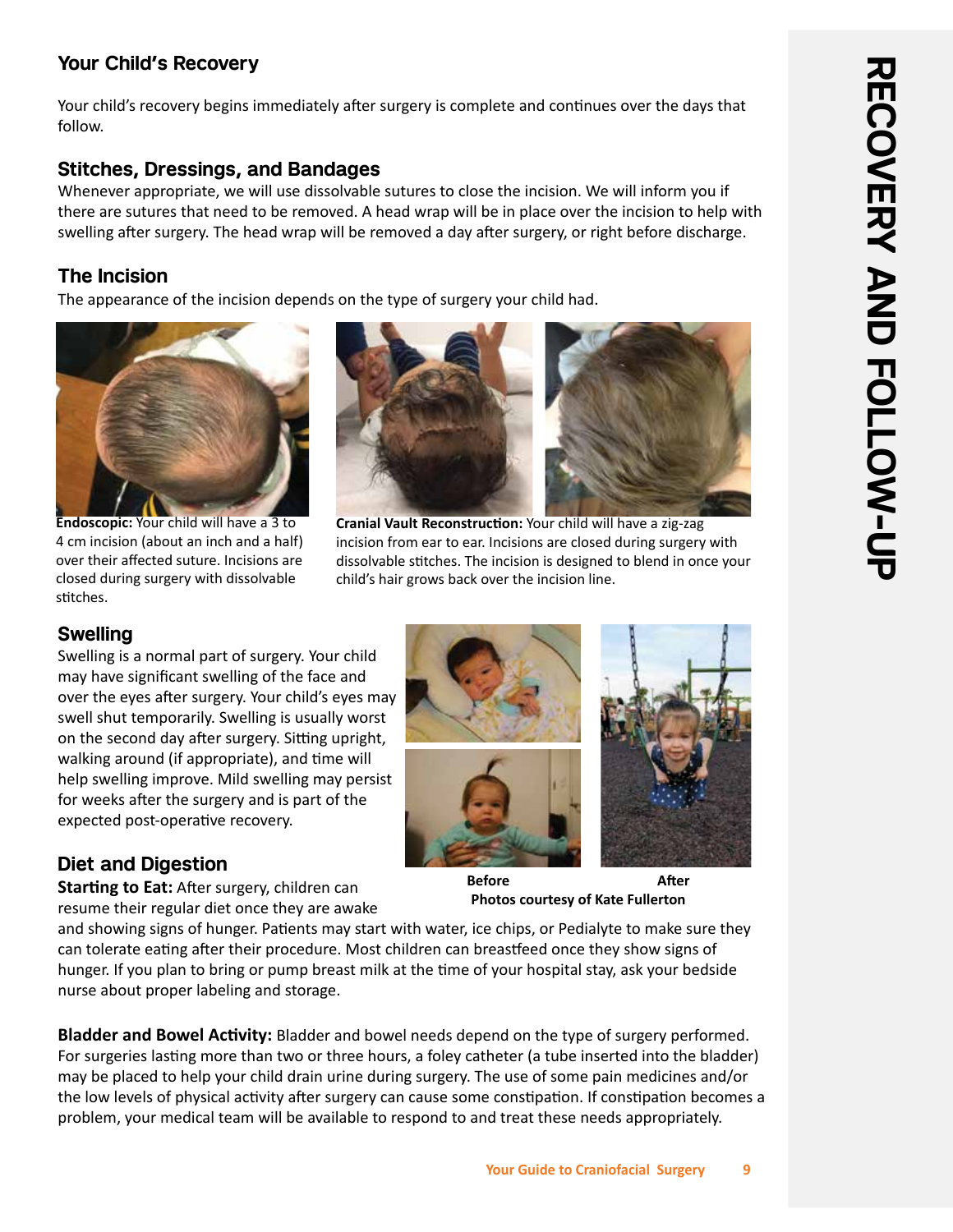#### **About Pain**

Patients experience pain after surgery. Pain is how someone's body responds to surgery or injury.

- Pain can range from mild to severe.
- Pain medications will be used after surgery and it is important that the nurses offer medications for pain before the pain becomes too severe.
- Taking medicine regularly (including at night) is important to prevent severe pain.
- Controlling pain helps a patient recover more quickly.

Tylenol is often used after surgery, and after your child is discharged, to prevent pain. You can give your child Tylenol every four to six hours, no more than five times per day. Talk to your medical team about what dose to give your child. Ibuprofen may also be used. Instructions for use will be given to you, if appropriate, upon discharge.

Some children require stronger pain medication after surgery, and a medication such as oxycodone may be prescribed. Oxycodone in a liquid form can be difficult to obtain, so please be sure to pick up your prescription from the hospital pharmacy prior to going home. If you feel your child's pain is not well controlled, please speak to your health care team.

#### **Discharge From the Hospital**

The length of a hospital stay after surgery depends on the type of procedure performed and how quickly your child recovers. Once your child is eating, drinking, voiding normally, and on oral pain medication, he or she will be discharged from the hospital. Before you leave the hospital, we will give you instructions about recovering at home and scheduling your follow-up appointments.

#### **At Home**

Expect your child's schedule to be "off" for a few days. He or she may require a couple of days to return to a normal sleep schedule and may eat more or less than usual. Your child should have at least three wet diapers daily and be producing stool daily. You may give your child a dose of Tylenol every four to six hours if needed. Tylenol is often required in the evenings and mornings for a week after surgery for some children after a cranial vault reconstruction.

#### **Shampoo**

Please wash your child's hair when instructed to after the post-operative appointment. Do not wash directly on the incision or scrub the incision line. Allow the soapy water to run over the incision and pat dry. Please call the office at 212-746-2363 if you have questions or concerns about your child's incision or if your child has redness, drainage, or swelling at the incision line, or fever after surgery.

#### **Following Up**

Patients should expect to see the nurse practitioner within one week of surgery to make sure the incision is healing well. You will also have a follow-up with the plastic surgeon and neurosurgeon. Expect to come to the office for regular follow-ups until one year after surgery.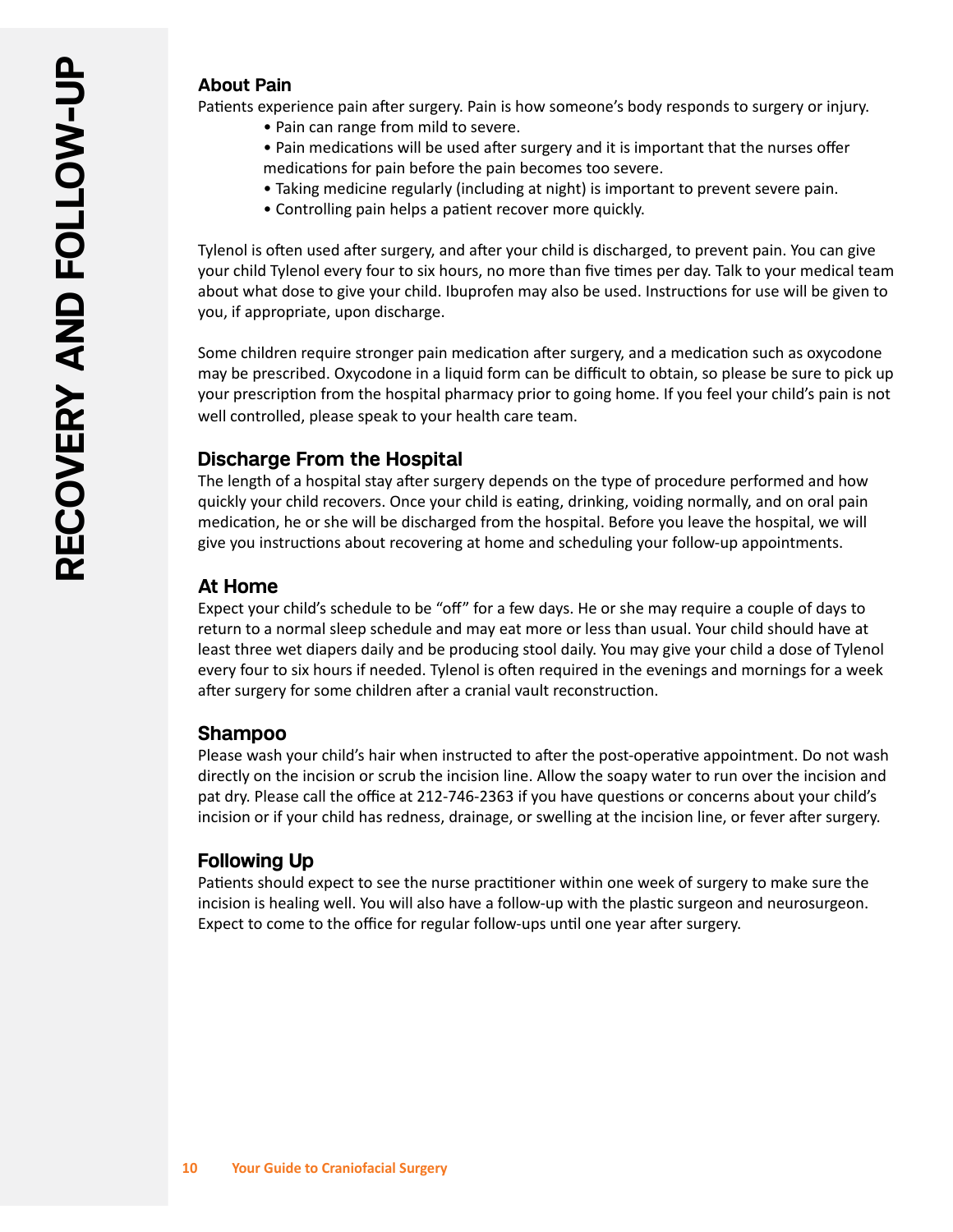## **Surgery for Craniosynostosis**

Curgery is the only effective treatment for craniosynostosis, because fused sutures must be opened  $\mathbf{\bigcup}$  to allow the brain to expand. This is not something that will happen naturally, and a child cannot "outgrow" craniosynostosis. A skilled surgeon must create new openings in the skull to allow for the rapid brain growth that takes place in the first year of life.

There are several surgical options for treating craniosynostosis. It's usually best to perform surgery at just a few weeks to a few months of age, since the skull bones are the softest and most malleable then. The craniofacial team that evaluates a child will recommend the best surgery based on which suture closed prematurely, the degree of deformity, and the age of the patient.

#### **Endoscopic Surgery**

In the simplest forms of single suture synostosis in a young infant, minimally invasive endoscopic surgery may be an option. An endoscope is a long tube that fits through tiny incisions. An attached light and camera allow a surgeon to see under the skin without having to make a large incision.

Although the results are excellent with either corrective form of surgical treatment (traditional cranial vault vs. endoscopic repair), there are many advantages to the minimally invasive approach:

- Shorter surgical time, including less time under anesthesia
- Smaller incision
- Reduced risk of infection
- Lower risk of blood loss and transfusion
- Shorter hospital stay

The minimally invasive approach is best for younger infants (typically less than 4 months of age), since the extremely rapid brain growth of early infancy helps reposition the cranial bones after surgery. The soft, malleable skull of a very young baby also makes it easier for a surgeon to open the sutures using only small incisions. After five months, a baby's skull starts to become thicker and less malleable, making endoscopic visualization and manipulation more difficult.

Although all patients are evaluated on a case-by-case basis, younger babies are generally considered better candidates for endoscopic surgery and older babies usually undergo the traditional cranial vault approach.

Helmet therapy after endoscopic surgery helps reshape the baby's head—see page 12 for more information about helmets.

#### **Open Surgical Procedure**

Traditional open surgical procedures are described as cranial vault remodeling and vertex craniectomy; they are extremely safe and produce excellent results. In this surgery, a neurosurgeon removes the affected or closed suture and then "remodels" the skull. This type of surgery is offered to children older than 4 months of age or who have multiple suture craniosynostosis, where more than one suture has closed too early. The surgery usually takes between four and six hours and requires three to five days in the hospital, depending on the age of the child and which suture is involved. Some children need blood transfusions during the surgery.

No helmet therapy is needed after open cranial vault remodeling or vertex craniectomy.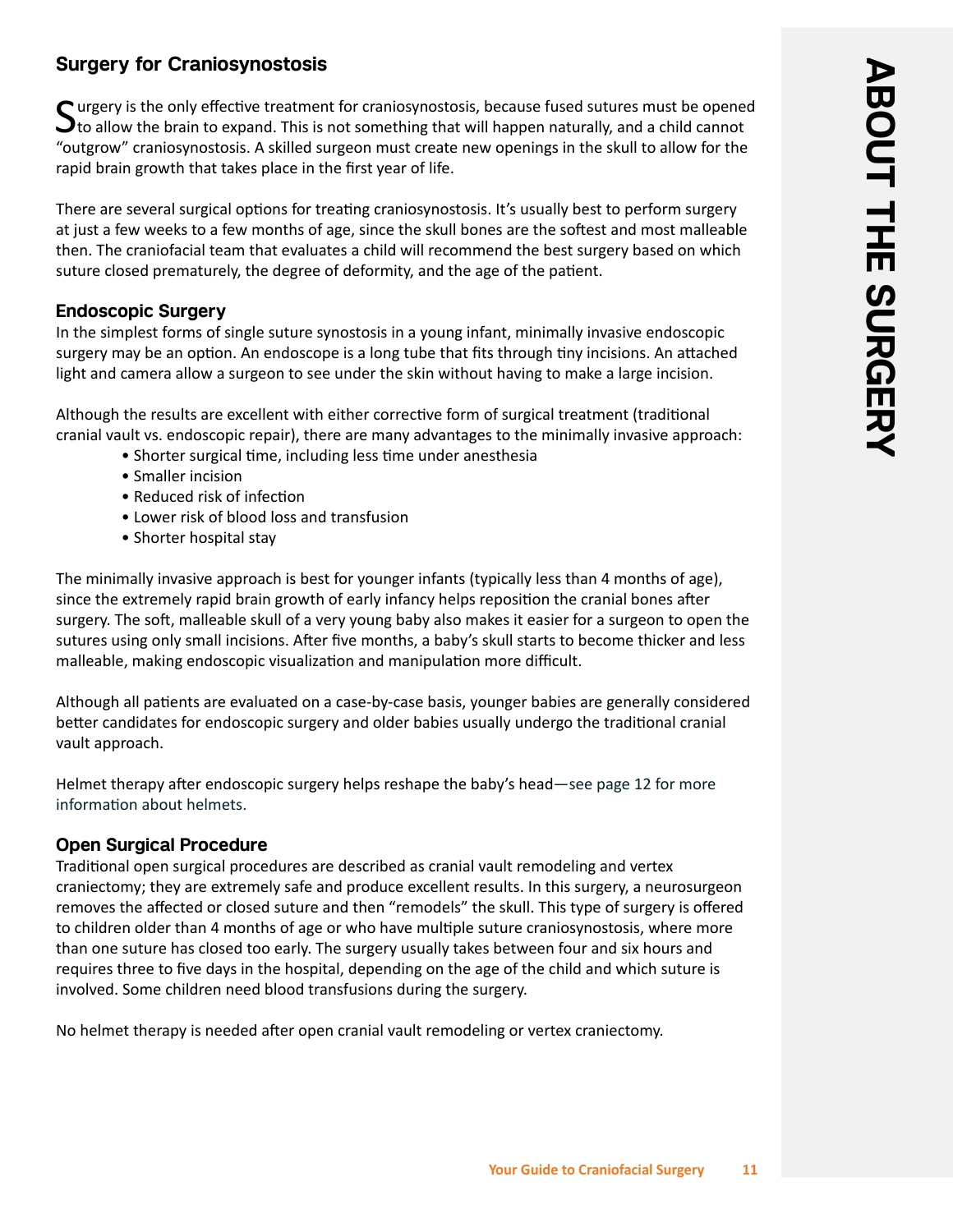## **Pre-Operative Helmet Evaluation**

Children who have endoscopic surgery will wear a helmet after the procedure. Before the surgery your child will have a helmet evaluation by a trained orthotist close to your home. The orthotics company will obtain insurance authorization for your child's helmet in advance of surgery.

About three days after surgery, your child will be scanned for the helmet, which is usually delivered and applied within seven to ten days. Over the next week you will gradually increase the time your child wears it (see typical schedule below, but discuss your child's schedule with your orthotist). You should monitor your child's incision and skin every day while in the helmet and immediately report any concerns about redness, or problems with contact points of the helmet.

A helmet should not be uncomfortable after a few days of wearing it. If your child seems to be uncomfortable in the helmet, it may need to be re-fit, which is common with the first helmet.

#### **Helmet Introduction**

Sample Schedule (Many parents use meal times as the break.) Day 1: Wear 1 to 2 hours, remove for 3 hours, repeat until bedtime

- Day 2: Wear 2 to 3 hours, remove for 2 hours, repeat 4 to 5 times until bedtime
- Day 3: Wear 3 hours, remove for 1 hour, repeat 3 to 4 times

Day 4: Wear 4 hours on, 1 hour off, repeating until bedtime, then wear to bed overnight Day 5: Take off helmet in morning, wipe clean, check for redness, leave off 1 hour, wear 4 hours. Take another one-hour break, then wear another 4 hours, and repeat. Take a one-hour break before bed, then wear to bed overnight.

Day 6: Wear full time, 21 to 23 hours a day. Remember to take the helmet off in the morning to wipe it clean and take a break, and then remove it again for an hour for bathing and cleaning the helmet.

The helmet needs to be worn for 21 to 23 hours a day until the child reaches 9 to 12 months of age. (Although the baby's head shape is corrected within the first three or four months after surgery, the skull shape can regress if helmet therapy is discontinued too early.) Your child will have no special precautions or significant limitations on activities during this time.

The orthotist and craniofacial team will work together to determine when helmet therapy should be stopped.

#### **Decorating the Helmet**

Parents often ask about decorating their child's helmet. Please do not decorate your child's helmet until the incision is healed, because a clear helmet allows the team to monitor your child's incision during the healing process.

After the first few weeks, it may be fun to decorate your child's helmet. Below are a few companies our patients have used to decorate their child's helmet.

**Etsy.com:** Search "cranial band decals" **Babbleworthy:** itsbabbleworthy.com **Bling Your Band:** blingyourband.com **Paula Strawn** (custom painted helmets): paula@lazardo.com.



**Photo courtesy of Sara Finne**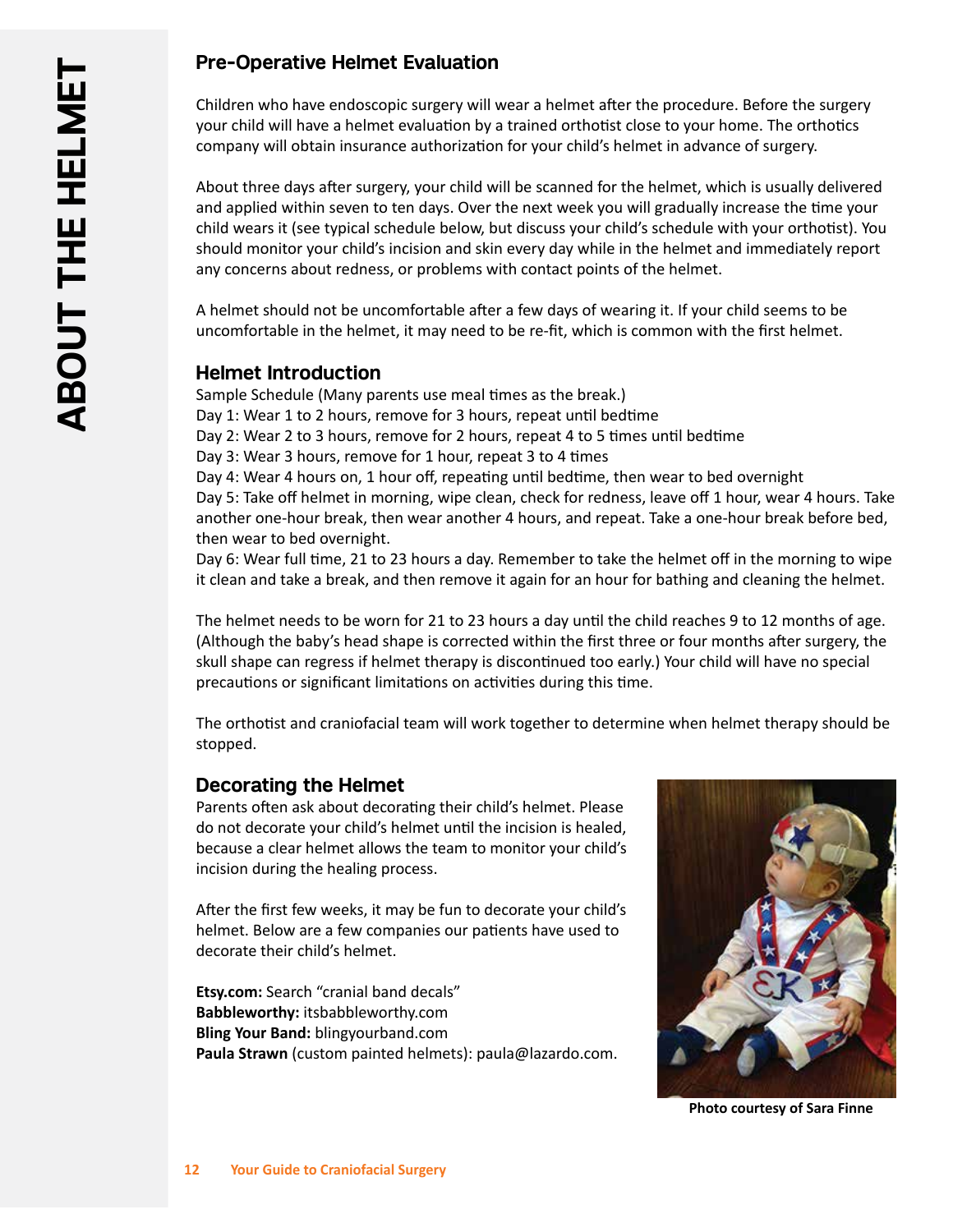# **One for the "Win" Column**

**Photos courtesy of Mimi Melvin**

t 9 months old, John "Win" Melvin loved the ocean and<br>pools, dropping things into buckets, and bathtime! Lovin<br>family name) the little boy kent his parents. Bory and Mimi, but pools, dropping things into buckets, and bathtime! Lovingly referred to as Win (short for his middle name, Winifred, a family name), the little boy kept his parents, Rory and Mimi, busy and they wouldn't have had it any other way. They were completely unprepared for a diagnosis of craniosynostosis at nine months, but thanks to Dr. Caitlin Hoffman, they soon had their happy baby back better than ever.

Craniosynostosis, which occurs in one out of 2,000 live births, is caused when the individual bones of the skull fuse too early. An infant's skull is made up of five separate plates, joined by flexible bands called sutures that allow the skull to expand to accommodate rapid brain growth. When the brain reaches its full size, the sutures



harden and the plates fuse. If one or more of those sutures hardens too early, the brain cannot expand normally in all directions. This results in a misshapen skull as the brain grows and expands, and in severe cases it can hinder cognitive development.

Win showed no visible symptoms, but at his nine-month well-baby visit, the pediatrician noted that Win's fontanel (the "soft spot" at the top of an infant's head where the unfused plates are most obvious) was hard, and he had a ridge on his skull. The sagittal suture, the suture that separates the right and left sides of the skull, had fused early, causing an abnormal skull shape. Suspecting sagittal synostosis, the pediatrician recommended that Roy and Mimi take Win to see Dr. Caitlin Hoffman at Weill Cornell Medicine and NewYork-Presbyterian—immediately.

Mimi and Rory were concerned, of course, but they thought they would check in with Dr. Hoffman at the hospital and quickly return to their regularly scheduled lives. "We thought he would be fine," Mimi remembers. But the resident who saw Win first at the emergency room seemed concerned, which worried them. "We could tell that he knew something," Mimi said of the resident, "but we weren't really sure." Once Dr. Hoffman came in, she confirmed the diagnosis and told the couple that their baby needed surgery. Due to Win's age, Dr. Hoffman recommended that he have the surgery soon.

At 9 months, Win was too old for the endoscopic option. Dr. Hoffman told his parents he would need the traditional open surgery, called cranial vault remodeling.

The Melvins, still trying to reorient themselves given this sudden turn

of events, next met with Dr. Thomas Imahiyerobo—or Dr. I, as patients call him—the plastic surgeon who would work with Dr. Hoffman reshaping Win's head during the operation. "He was super helpful," Mimi remembers, noting that she and Rory walked away still in shock, but confident that Dr. Hoffman and Dr. I would take great care of their son. "Here at Cornell you don't need to go anywhere else," Mimi recalls. "We felt like we didn't have to get a second opinion anywhere else."

Dr. Hoffman ordered a CT scan to confirm her suspicion of sagittal synostosis. Win did a great job of staying asleep during the scan, and his parents were grateful to the radiology technologist who patiently waited for him to be ready. The CT scan confirmed Dr. Hoffman's diagnosis and the surgery was scheduled for the following Monday.

*continued on the next page* 

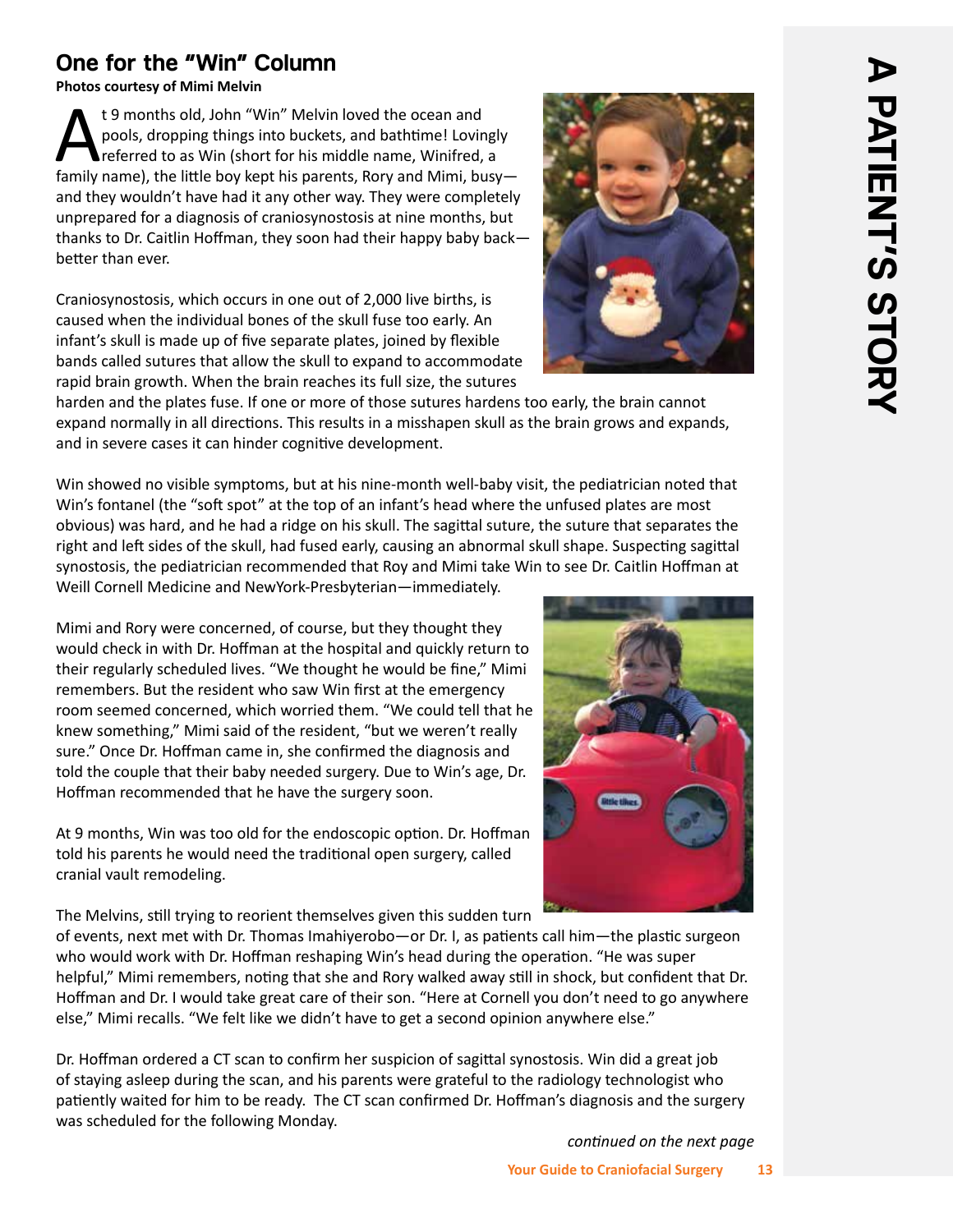On the day of surgery, the Melvins walked the short distance from their home to NewYork-Presbyterian/Weill Cornell Medical Center. After Win was admitted and prepped for the procedure, Dr. Hoffman and Dr. I walked the family to the operating room, where Mimi and Rory lovingly held Win as he was administered the anesthesia. Then it was back to the waiting room for the six long hours of surgery.

The surgery went well, and Win was admitted to the pediatric intensive care unit to begin his recovery. Rory and Mimi were surprised to see him: his head was swollen and he couldn't open his eyes. "It was scary," Mimi remembers, "but by the third day he turned the corner and his eyes started to open up again." Win started looking and acting more like himself as the swelling went down and he no



longer needed pain medicine. It was then that his parents' concerns started to melt away and they knew he was going to be fine. They took him home on Friday, just four days after surgery. By Sunday night—less than a week since the surgery—Win was totally back to himself.

It was a whirlwind week and a half for the Melvins, and they were so thankful for the support they received. "For a bad situation, we had the best experience we could have had with Dr. I and Dr. Hoffman," says Mimi. "I would walk through fire for the two of them...we owe Dr. Hoffman and Dr. I everything!"

For other parents going through the same thing, Rory and Mimi have one thing to say: "It's really scary, but it's going to be a bad week and then it's over." As for baby Win, he's growing up fast and not letting his head surgery get in the way. Mimi says, "He's trying to scale our bookcases now—we'll have to take him back to Dr. Hoffman if he keeps at it!"

#### **Friends of the Weill Cornell Craniofacial Team**

We know how stressful this entire experience can be, and we know how much it can help to talk to others who have walked in your shoes. The families listed below have agreed to talk to other parents to share their experience and help you through this.

| <b>Endoscopic Families</b>        | <b>Cranial Vault Families</b>                     |
|-----------------------------------|---------------------------------------------------|
| <b>Diana Estevez 646-221-5498</b> | Mimi Pitney 610-574-9342                          |
| de4128@gmail.com                  | margaret.pitney@gmail.com                         |
| Heather McConnell 631-513-1381    | Nathaniel Towolawi 646-327-7572                   |
| heatherlynnemcconnell@gmail.com   | yajorel@gmail.com                                 |
| Christine Batillo 914-844-1161    | Sandra Olaya 646-643-3632                         |
| cbattiloro@gmail.com              | sandra p olaya@me.com                             |
|                                   | Kimberly Liao 626-382-8700<br>kcl9@georgetown.edu |

#### **Advances in Science**

Research is an integral part of academic medicine. Research helps us to evaluate new technologies, surgical techniques, and plans for follow-up. Our team is dedicated to evaluating the advances of medicine and contributing to the body of clinical research and what is known about craniosynostosis. You may be invited to participate in multiple clinical research trials, and we would welcome your participation.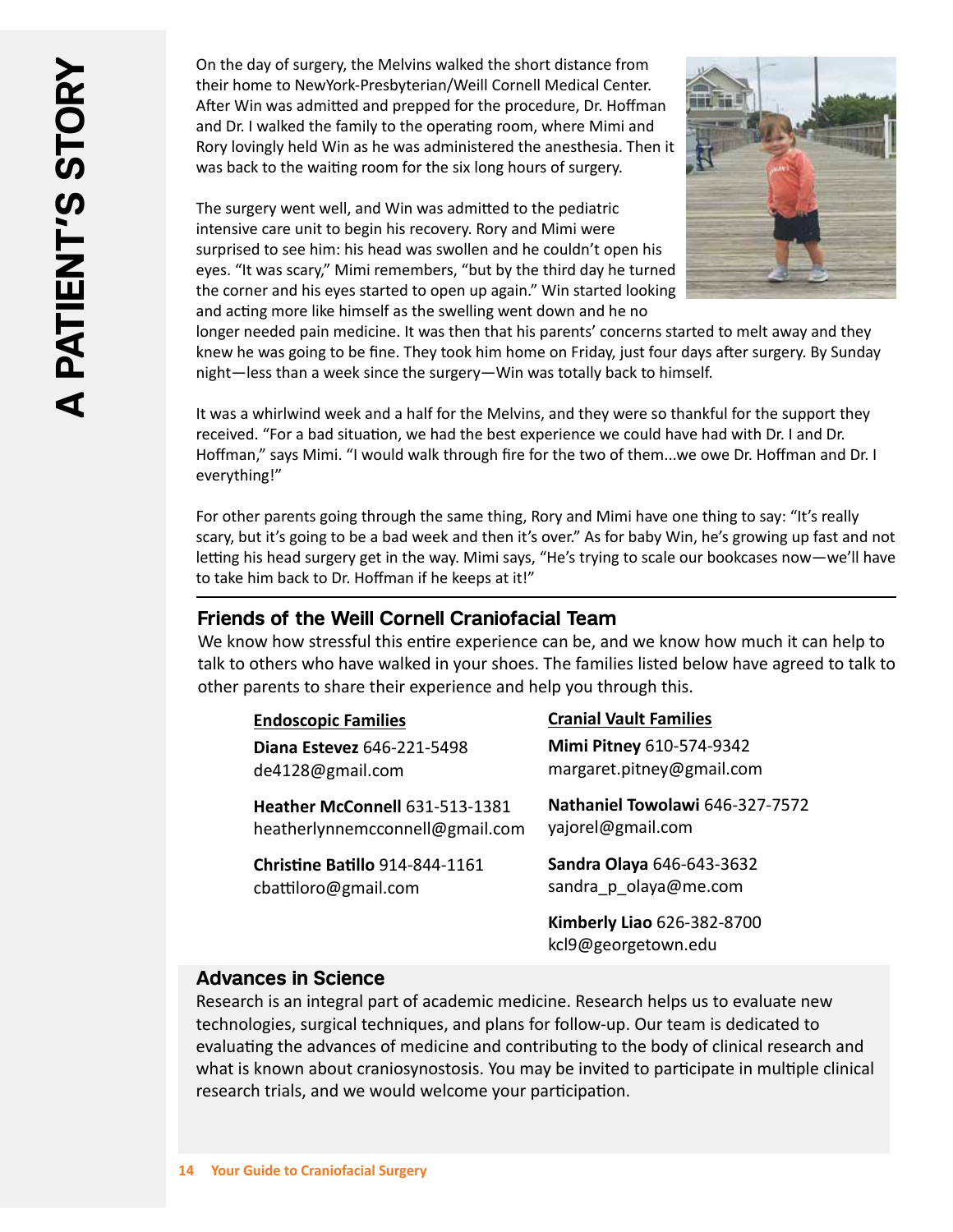# **Hotels and Temporary Housing**

Parents can stay at the bedside during their child's hospital stay. Some parents also like to use hotel accommodations during their child's stay, or before and/or after the procedure. Here are a few nearby hotels convenient to the hospital.

Helmsley Medical Tower 1320 York Avenue (btwn 70th and 71st) Phone: 212-472-8400 Be sure to mention that your child is a patient at NewYork-Presbyterian Weill Cornell Rates can range from \$200's-300's depending on the time of the year and day of week

Fitzpatrick Manhattan Hotel 687 Lexington Avenue (btwn 56th and 57th) Phone: 800-367-7701 Their guest rates for Weill Cornell range from \$300's-400's depending on weekend/weekday

Affinia Gardens Hotel 215 East 64th Street Phone: 866-233-4642 Their guest rates can range from \$300's-400's depending on weekend/weekday and time of year Courtyard Marriott Hotel (Two locations) 410 East 92nd Street 866 3rd Avenue Phone: 800-321-2211 Weill Cornell guest rates can vary between \$200's-600's depending on weekend/weekday

The Bentley Hotel 500 East 62nd Street Phone: 888-664-6835 Rates can vary between 200's-400's depending on weekend/weekday

Ronald McDonald House 405 East 73rd Street New York, NY 10021 \$35 deposit, \$35 per night per room (rates are subject to change) You will need a social worker from Weill Cornell to help coordinate your stay, so please contact your craniofacial team if you'd like to request a room. For additional information about housing and requirements, please visit

#### rmh-newyork.org/guest-services/guest-experience

# **Parking**

The Greenberg Pavilion Garage 525 East 68th Street 212-746-2015

Helmsley Medical Tower Garage 507 East 70th Street 212-746-1974

Laurence G. Payson House Garage 426 East 71st Street 212-746-1977

The Phipps House Garage 1285 York Avenue 212-746-1979

# **Places to Eat at NYP**

The Garden Café 212-746-6368 Monday through Friday, 6 am to 8 pm Saturday and Sunday, 7 am to 8 pm "B" Level of the main hospital building Au Bon Pain Main Lobby: 24 hours a day/7 days a week Starr Pavilion Lobby: M-F, 7 am to 3 pm Perelman Heart Center Atrium, 4th Floor Greenberg: M-F, 7 am to 7 pm